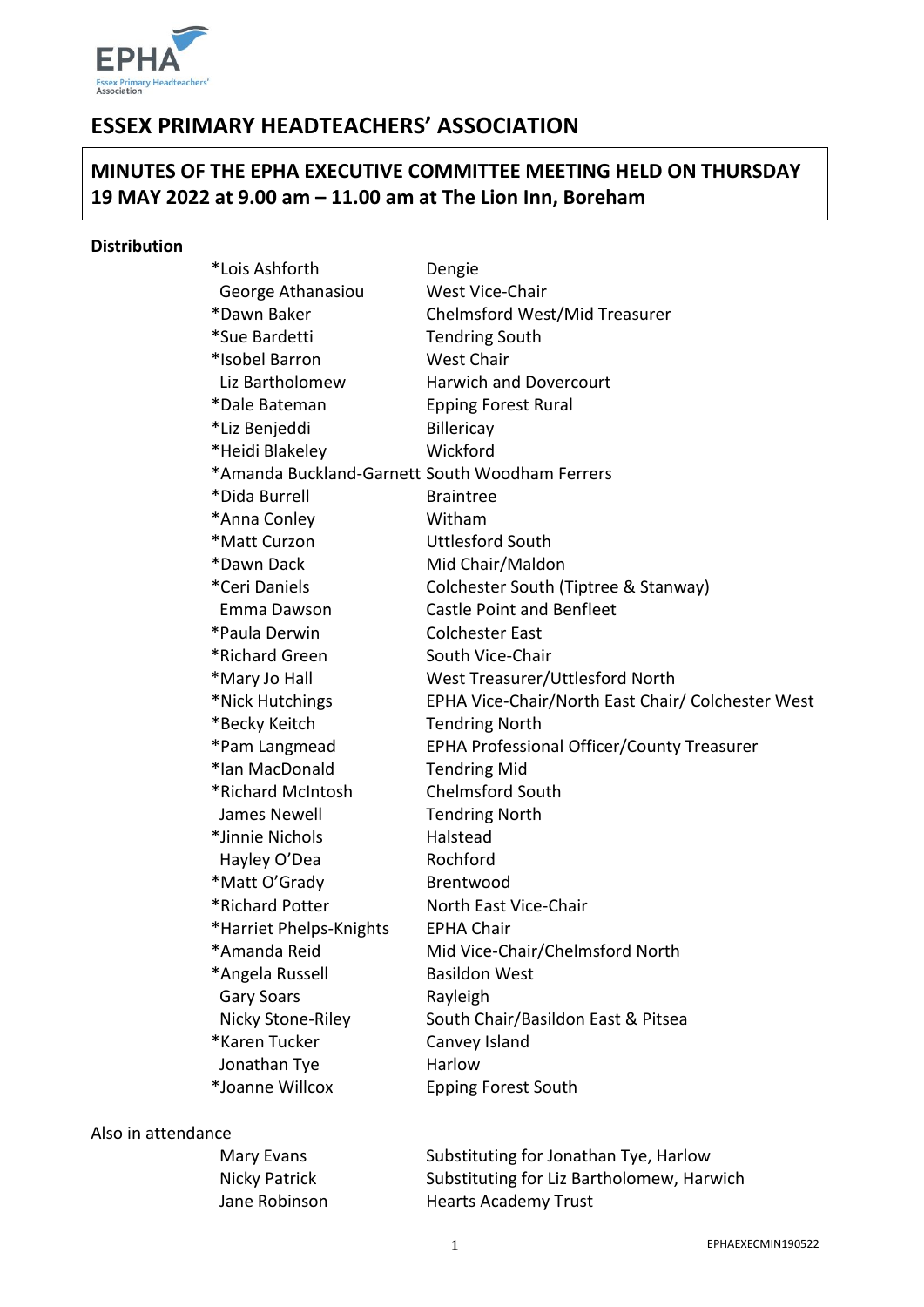

### **1. WELCOME AND APOLOGIES FOR ABSENCE**

Harriet Phelps-Knights, the EPHA Chair, welcomed everyone to the meeting, including Mary Evans and Nicky Patrick, substituting for Jonathan Tye (Harlow) and Liz Bartholomew (Harwich).

Apologies were received from:

- George Athanasiou West Vice-Chair
- Liz Bartholomew Harwich and Dovercourt
- Emma Dawson Castle Point and Benfleet
- James Newell Tendring North
- Hayley O'Dea Rochford
- Gary Soars **Rayleigh**
- Nicky Stone-Riley South Chair/Basildon East & Pitsea
- Jonathan Tye Harlow

The Chair noted that Emma Dawson, who represents Castle Point and Benfleet, was unable to attend the meeting, and has advised that she will be stepping down from the Executive, due to conflicting claims on her time. Lois Ashforth (Dengie) is leaving headship at the end of term, and so will also be stepping down. Lois has represented Dengie heads since June 2014. Both headteachers were thanked for their contribution and commitment to EPHA and for representing and supporting their local headteachers. The subsequent vacancies will be addressed at the area AGMs in June.

### **2. MINUTES OF THE PREVIOUS MEETING**

The minutes of the Executive meetings held on 20 January 2022 were confirmed as an accurate record. It was noted that it had been agreed that representatives from ESSET would be invited to the meeting to discuss outreach from special schools. However, the limited time available on the agenda for this meeting had meant that this was not possible; this item will be included on the agenda for the next meeting on 29<sup>th</sup> September 2022.

**EPHA Executive 29 September 2022**

It was noted that all other matters arising had been completed.

#### **3. FINANCE REPORT**

### **Current account income and expenditure 01.01.22 - 27.04.22**

|                             | Expenditure | Income | <b>Notes</b>                      |
|-----------------------------|-------------|--------|-----------------------------------|
| <b>DSG</b>                  |             | £0.00  |                                   |
| Subscriptions               |             | £0.00  |                                   |
| Miscellaneous               | £193.84     |        |                                   |
| Supply                      | £4,458.00   |        |                                   |
| Travel & mileage            | £2,137.95   |        | Includes EPHA Chair expenses      |
| <b>Professional Officer</b> | £21,126.98  |        |                                   |
| <b>Meetings</b>             | £23,124.72  |        | Venues and presenters             |
| Colleague Supporter         | £185.85     |        |                                   |
| Headteacher wellbeing       | £4,470.00   |        | Subsidy for HeartHealth programme |

**Action**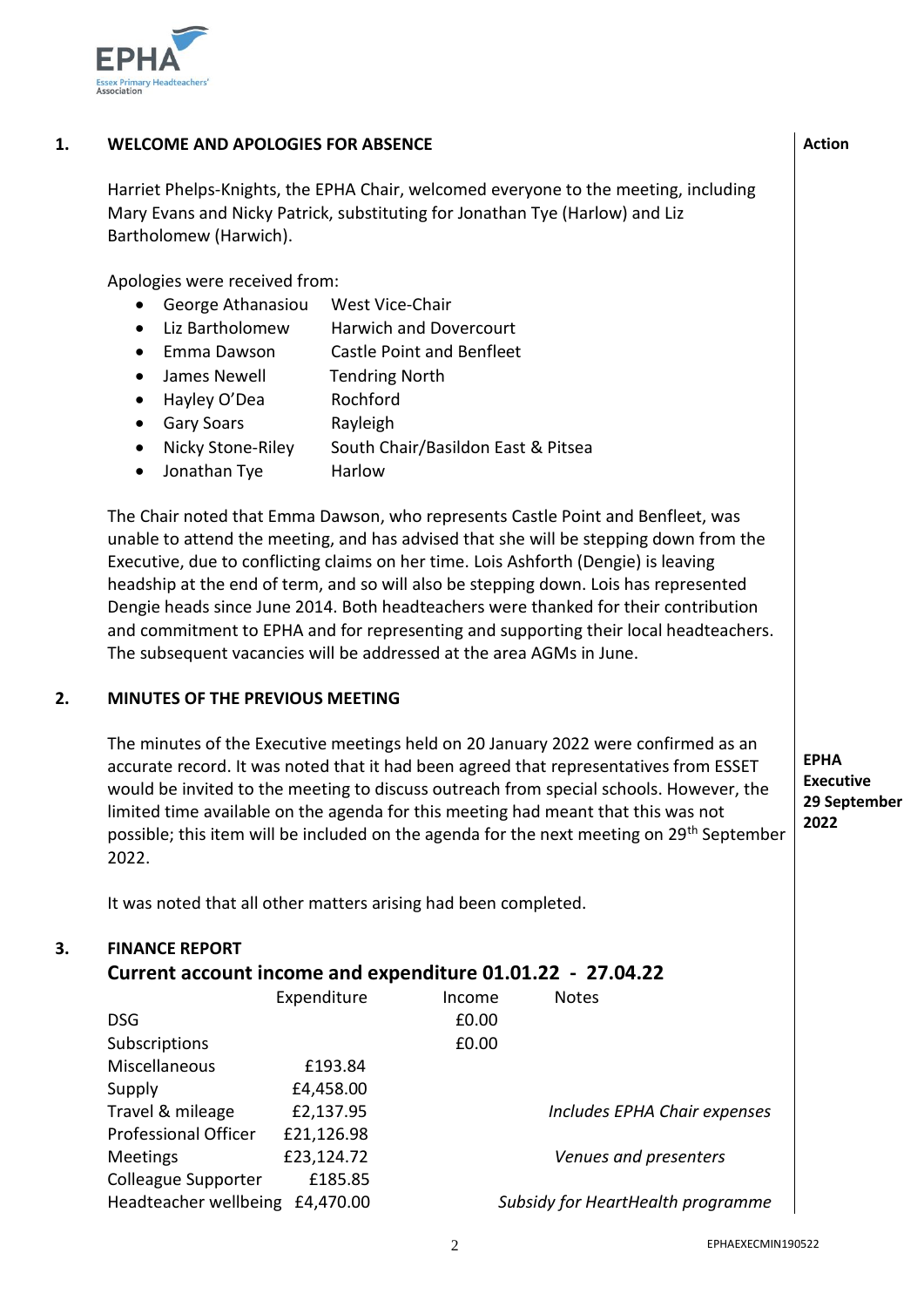

| <b>Totals</b>       | £55,697.34 | £0.00 |                                                                                        |
|---------------------|------------|-------|----------------------------------------------------------------------------------------|
|                     |            |       | The Professional Officer expenditure for January 2022 - March 2022 is broken down into |
| • professional fees |            |       | £18,940.00                                                                             |
| mileage             |            |       | £ 501.30                                                                               |

| $\bullet$ <i>inneuge</i>        | L JUI.JU   |
|---------------------------------|------------|
| expenses paid on behalf of EPHA | £1,685.98  |
|                                 | £21,126.98 |

Part of the PO expenses paid on behalf of EPHA is a monthly Zoom subscription of *£100.79 which supports the online meetings, briefings, conferences and webcasts run by the Association. Expenses also includes payments for accommodation, taxis for presenters paid by PO and reimbursed.* 

*We are waiting for a payment from ECC for the annual de-delegated funding - £320 per school/academy – likely to be around £149,000. Also waiting for the ESSET subscription (£2,000) for 2021/22.* 

### **Conference account Income and Expenditure 16.11.21 – 12.04.22**

|                                       | Expenditure | Income    |
|---------------------------------------|-------------|-----------|
| Deputy conference 2021                |             | £1,300.00 |
| Headteacher conference 2022           | £19,082.59  | £9,300.00 |
| WEPHA conference January 2022         | £2,985.00   | £1,550.00 |
| Training events (managing complaints) | £1,710.80   |           |

*Although we have resumed charging for conferences, a large proportion of headteachers who attended in 2022 had a credit for their place owing from 2020. Therefore there continues to be a significant reduction in the balance of the conference account and I have just transferred £20,000 from the main account to subsidise the conference account (11/05/22).* 

*Please note that the income and expenditure relates to this 4 month period, and therefore doesn't record the overall income and expenditure for each event. The Deputy conference was held in-person once again, and so there was a charge per delegate. There are still some payments for places at the conference outstanding, which I am chasing.* 

### **Bank statements for account 17215168**

| 16.11.21 | £20,019.25 |
|----------|------------|
| 28.04.22 | £3,485.15  |

#### **3. EPHA REPRESENTATION ON GROUPS AND COMMITTEES**

### **i) Chair's report – Harriet Phelps-Knights**

The EPHA Chair noted that she had attended numerous meetings on behalf of primary headteachers, and reported the following updates:

### **Essex Education Task Force**

The EPHA Chair is the primary representative on the Task Force. As colleagues are aware, their work is focused on recovery following the pandemic. Projects include:

- transition mentors for Year 11 to 12 these are beginning to have a positive impact
- $\bullet$  financial support for disadvantaged children on residentials via voluntary sector  $-$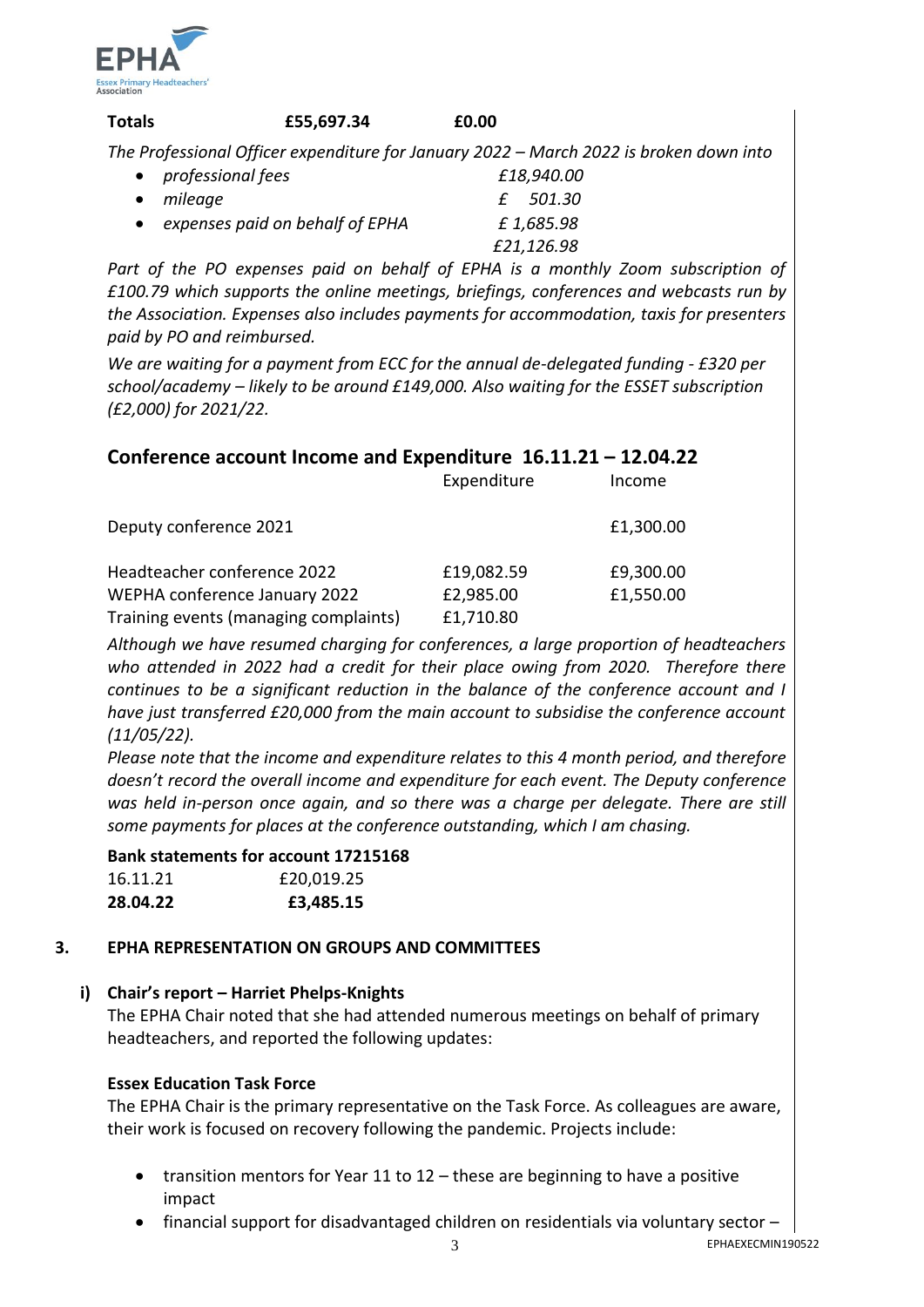

| it was AGREED that the Professional Officer would re-distribute the flyer about<br>potential funding support, to all schools.<br>governor support for the wellbeing of heads- an e-book has been created for<br>governors<br>pupil well being<br>$\bullet$                                                                                                                                                                                                                                                                                                                                                           | Professional<br><b>Officer</b> |
|----------------------------------------------------------------------------------------------------------------------------------------------------------------------------------------------------------------------------------------------------------------------------------------------------------------------------------------------------------------------------------------------------------------------------------------------------------------------------------------------------------------------------------------------------------------------------------------------------------------------|--------------------------------|
| <b>Year of Reading</b><br>The Chair noted that next year the Task Force may move on to maths, but will continue<br>to focus on reading, so that the impact of projects that have been started don't get lost.                                                                                                                                                                                                                                                                                                                                                                                                        |                                |
| The Year of Reading launch in February was an interesting event that had a range of<br>speakers. Links have been sent out around the event to watch and inspire school leaders,<br>in particular the video produced by Frank Cottrell Boyce. The Year of Reading project<br>directory has also been sent out detailing the events and projects that are supporting the<br>focus. It was AGREED that the Professional Officer would re-distribute the project<br>directory to all schools.                                                                                                                            | Professional<br><b>Officer</b> |
| The Herts for Learning reading training has shown a positive impact on outcomes with 53<br>schools taking part and demonstrating an average progress of 2 years and 1 month in<br>comprehension and 1 year and 2 months in reading accuracy.                                                                                                                                                                                                                                                                                                                                                                         |                                |
| Library cards have been organised for every pupil and have just been distributed to<br>schools. The aim is to increase family engagement with local libraries.                                                                                                                                                                                                                                                                                                                                                                                                                                                       |                                |
| Reading assessment - consideration is being given to a reading assessment that will allow<br>all primary schools to report in the same way, and pass on information to secondary<br>schools to ensure a consistent and unified approach.                                                                                                                                                                                                                                                                                                                                                                             |                                |
| The Pupil Wellbeing survey has some interesting findings around more affluent areas<br>perhaps not being as resilient to the effects of the pandemic, reporting a greater<br>percentage of low wellbeing; for example Year 11 Brentwood reported 37% low<br>wellbeing, Uttlesford 13%, Basildon 20% . Primary wellbeing scored better than<br>secondary, although Year 6 boys' and girls' low wellbeing was equal at 8% of those<br>responding. Future surveys will be opened out to gain more responses and to track<br>cohorts throughout a number of years, probably using a similar system to the SHU<br>survey. |                                |
| There was a brief discussion about pupil wellbeing, with one headteacher noting that his<br>staff had not been prepared for the level of anxiety among Year 6 pupils during SATs<br>week; this was echoed by other headteachers.                                                                                                                                                                                                                                                                                                                                                                                     |                                |
| <b>Inclusion Headteacher Roundtable</b><br>An online Inclusion conference will be held on Tuesday $5th$ July from 9.00 am $-12$ noon.<br>The key note speaker will be Margaret Mulholland (who was due to speak last year), and<br>other speakers will include a representative from the Multi-Schools Council who have<br>been running a project with pupils looking at SEND provision in schools. The intention is<br>also to launch the Ordinarily Available framework, and the Inclusion Framework, as these<br>are being rolled out in September.                                                               |                                |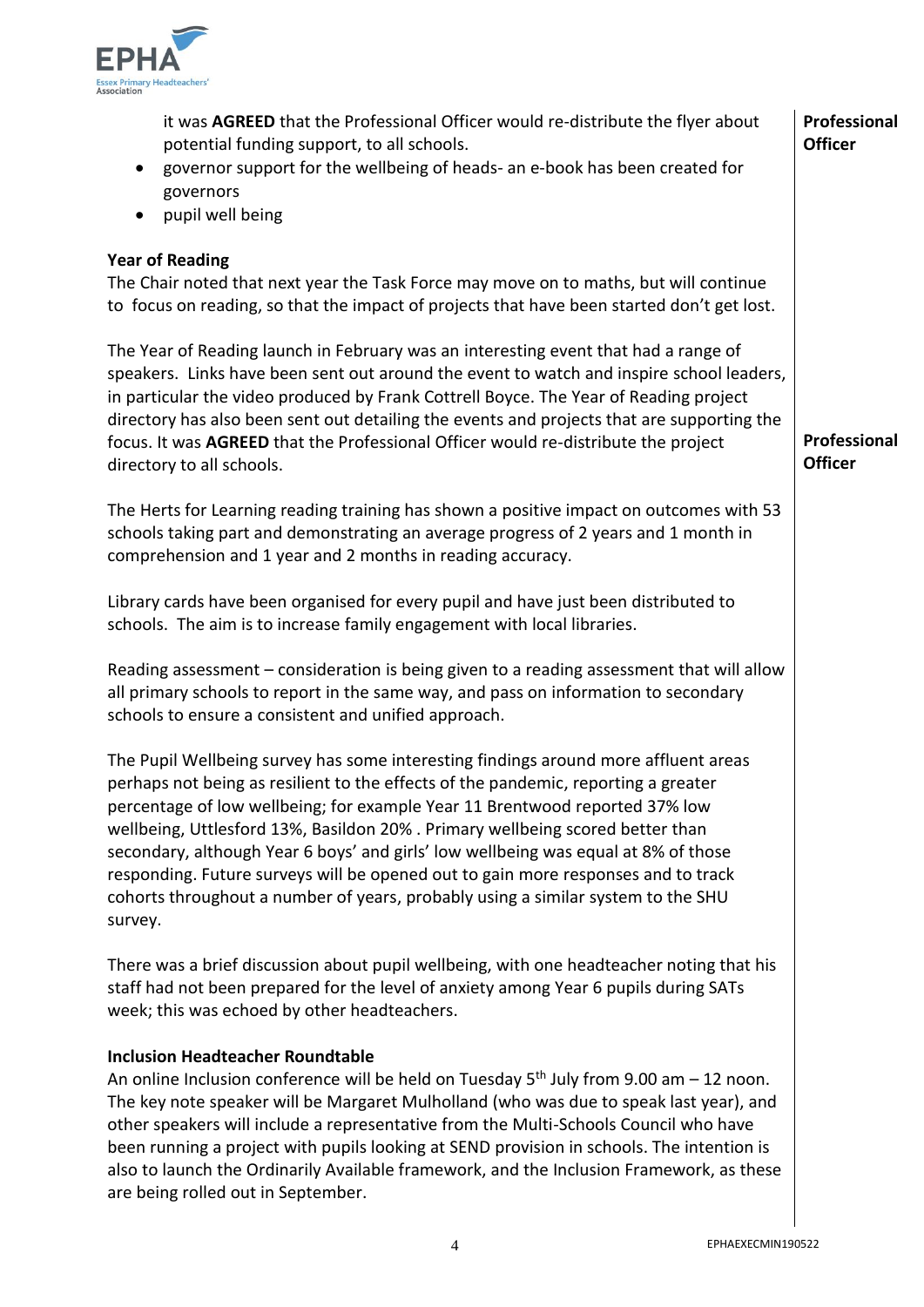

The Roundtable continues to focus on the Inclusion Statement and whether this achieves the purpose of holding schools to account that are not offering inclusive provision and admissions practice; it was felt that a number of schools, academies and MATs that are not demonstrably inclusive have signed up to the Statement, and therefore there is little useful purpose to the document. One Headteacher noted that her schools is definitely inclusive, with a significant number of pupils with complex needs, but they had been reluctant to sign the Inclusion Statement as she and the governors felt that some of the commitments were unrealistic. It was noted that one of the requirements of the Ordinarily Available framework, which her school is piloting, is to sign up to the Statement.

Many of the EPHA Executive members said they were unfamiliar with the Ordinarily Available framework, as its rollout has been limited to pilot schools. Headteachers expressed real concern that if the LA expects this to be introduced in schools, alongside the expansion of the Inclusion Framework and the changes to SEN top-up funding, headteachers are going to be overwhelmed with the expected changes and responsibilities.

### **SEND funding working group**

The EPHA Chair explained that she has been part of the SEN funding working group, and they have been looking at the current banding system, trialling new ways of working, developing new banding descriptors and processes. She noted some concerns that have been raised by headteachers that need to be addressed at the start of the training for mainstream settings:

- Is this simply a money saving exercise, and will mainstream schools we worse off?
- Will EHCPS be harder to come by?
- How will the SEND Operations team cope with two systems running in parallel for a time (given that they are already stretched to breaking point)?

There was a great deal of confusion among the Schools Forum representatives about the timing and implementation of the rollout, including training, re-banding of existing EHCPs, moderation and eventual "go live" in different settings. Following the meeting, the following timeframe was confirmed by Ralph Holloway:

| Implementation timeline: transition will take place across a two-year period<br>(academic years 2022/23 and 2023/24) |                                      |                                                                                                   |
|----------------------------------------------------------------------------------------------------------------------|--------------------------------------|---------------------------------------------------------------------------------------------------|
|                                                                                                                      | Timescales:                          | Timescales:                                                                                       |
|                                                                                                                      | Year 1                               | Year 2                                                                                            |
|                                                                                                                      | Special schools,<br>post-16 colleges | <b>Mainstream</b><br>schools (including<br><b>Enhanced</b><br>Provisions, early<br>years settings |
| Initial financial modelling $-$ agree the<br>quantum of SEN top-up funding for each<br>sector in advance             |                                      | Spring term 2022                                                                                  |
| <b>Banding exercise</b> – initial training for all                                                                   |                                      | Training: May - September 2022                                                                    |
| settings on the new methodology.                                                                                     |                                      | Banding exercise: June - November                                                                 |
| All settings to band their young people.                                                                             |                                      | 2022                                                                                              |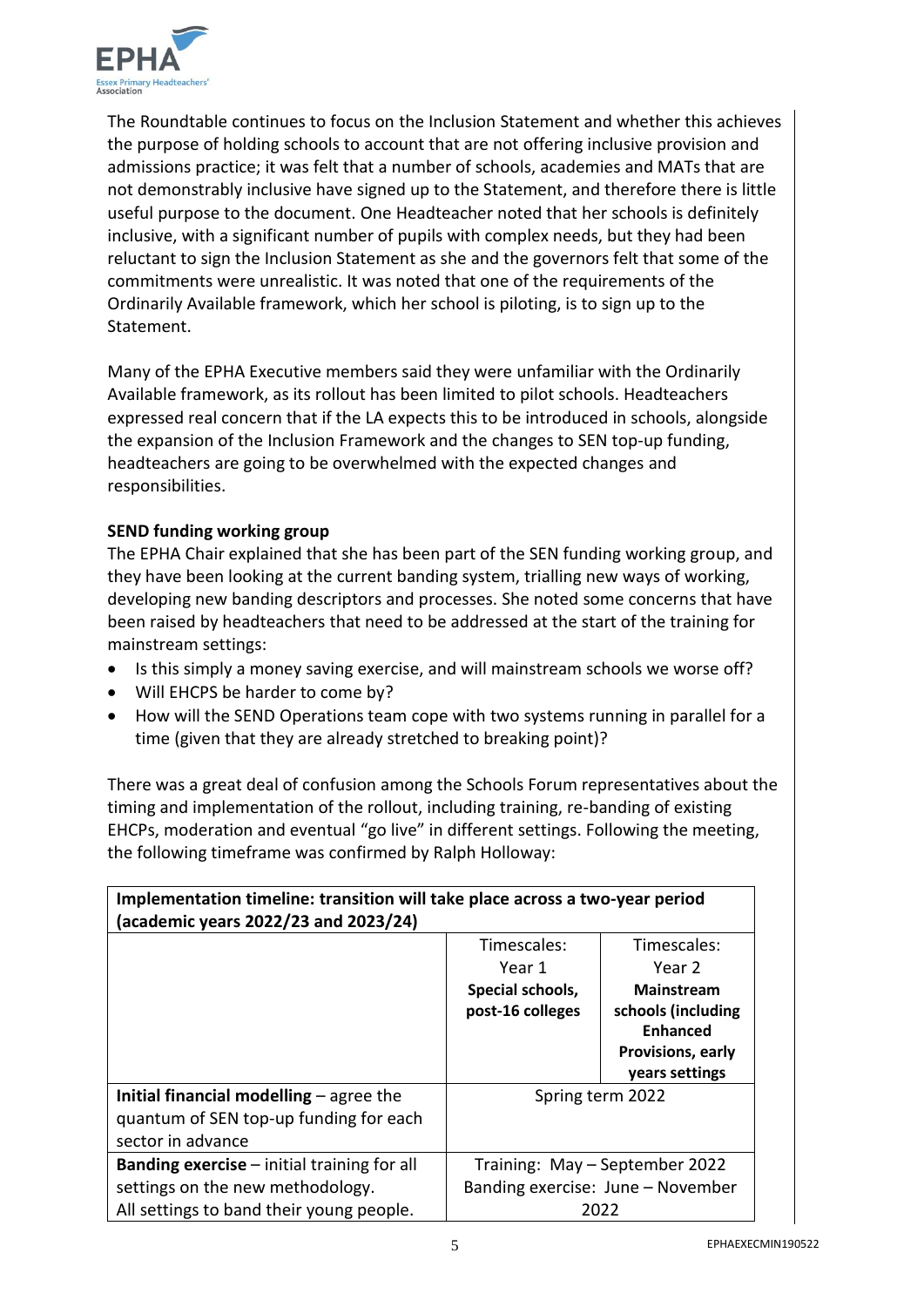

| <b>Further financial modelling – use the</b>                           | November – December 2022 |                   |
|------------------------------------------------------------------------|--------------------------|-------------------|
| banding exercise to set top-up values,                                 |                          |                   |
| check affordability, benchmark                                         |                          |                   |
| sectors/settings                                                       |                          |                   |
| <b>Moderation exercise</b> $-$ in parallel,                            | November 2022 $-$        | November 2023     |
| moderation of a sample of bandings for                                 | early 2023               |                   |
| each setting. Discussions to ensure                                    |                          |                   |
| consistency                                                            |                          |                   |
| Final financial modelling $-$ use the                                  | December 2022/           | December 2023 -   |
| outcomes of the moderation exercise to                                 | early 2023               | early 2024        |
| set final top-ups, transitional protection                             |                          |                   |
| <b>Roll-out</b> – communications of top-ups to                         | <b>March 2023</b>        | <b>March 2024</b> |
| settings, including any transitional                                   | Go live                  | Go live           |
| protection. Advice in lead-up to                                       | September 2023           | September 2024    |
| implementation                                                         |                          |                   |
| New assessments                                                        |                          |                   |
| allocated top-up under existing system, plus band under the new system |                          |                   |

One Headteacher suggested that the meeting at the beginning of the autumn term with the school's Inclusion Partner might be used as an opportunity to jointly consider the rebanding of EHCPs, which would be of practical support to the school. Another Headteacher noted that his school had a SEN Review earlier in the week, but there had been no mention of the Ordinarily Available Framework; he questioned whether the SEND quadrant teams had received training about this framework.

### **ii) Schools Forum**

The Chair of EPHA is a representative on the School Forum; other EPHA Executive members on the Forum include Richard Green, Sue Bardetti, Jinnie Nicholls and the EPHA Professional Officer. At a recent meeting information was shared about school and academy balances. A number of schools have huge balances, but there is a marked difference between rural and urban schools, and small schools have significantly smaller balances.

The increase in fuel costs is becoming a real challenge for schools, and many will have to use any carry forward or contingency funding to meet these additional costs; there is no indication that school funding will be increased to meet fuel cost rises.

The Finance Review Group is a sub-group of Schools Forum. At a recent meeting it was noted that the introduction of the National Funding Formula has an impact on schools notional SEN budget – the DfE funds high needs on a place plus approach, which for mainstream schools is split into 3 elements:

Element 1 – Basic Entitlement per pupil

Element 2 – Notional SEN budget

Element 3 – Top-up funding from the High Needs Block

Elements 1 and 2 equate to the £10,000 place funding for special schools and PRUs and the DfE has set Element 1 as £4,000 and Element 2 as £6,000 for mainstream schools. This therefore led to schools being required to fund the first £6,000 for every EHCP from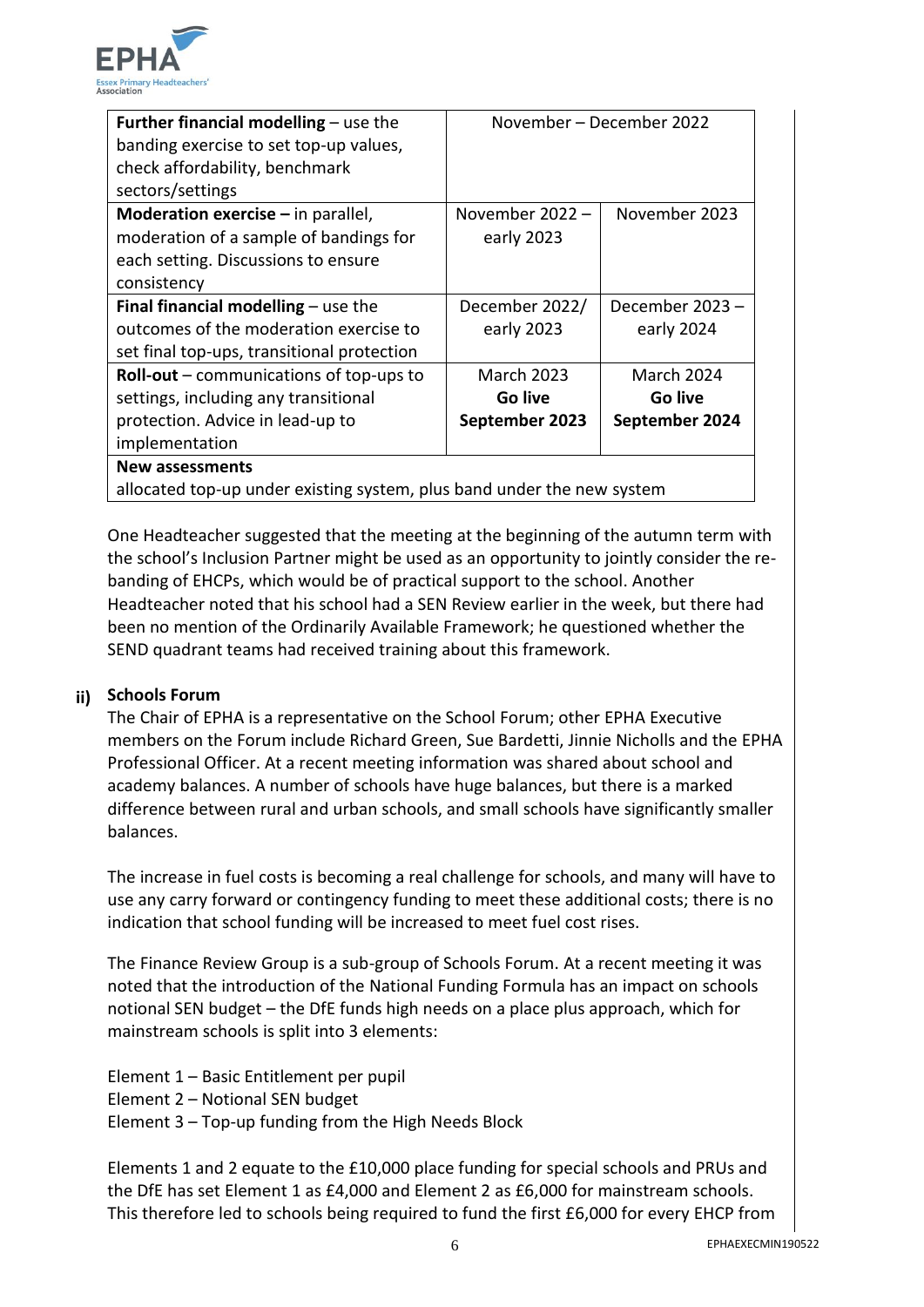

the Notional SEN budget. The Authority also provides additional protection to ensure schools have a minimum of £105 per pupil in its notional SEN budget once the contribution to EHCPs has been deducted. The LA has undertaken research looking at statistical neighbours and has found Essex to be broadly in line, therefore no change to the above has been proposed.

The High Needs Review Group is a sub-group of Schools Forum. The EPHA Chair reported that in future, where a PRU pupil is duel-registered, EHCP top up funding will be removed from the school, thereby ensuring that there is no double funding from the High Needs Block. She noted that how schools who take a pupil from the PRU can therefore be supported is a conversation that is continuing.

### **iii) Professional Officer report**

The report gave details of the meetings attended by Pam Langmead on behalf of EPHA. In addition to the attendance at meetings (and writing follow up reports), her work for EPHA has included:

- Information, emails and communications with all headteachers, including in response to the Covid-19 pandemic;
- Responding to queries and actions from the Executive, ECC, other association officers, interested companies;
- Individual support for headteachers when issues arise;
- Identifying and supporting new headteachers;
- Managing the Colleague Supporter programme;
- Briefings to headteacher groups 28 partnerships/clusters are now holding termly briefings – researching and writing briefing notes and presentations –and keeping them up to date as new directives, guidance and documents are introduced;
- Helping establish the Small Schools Support Group, setting up a database, planning October conference;
- Writing 7 minute staff meetings, including managing complaints;
- Updating support materials for schools, including statutory policy lists, website checklists, and the Support Directory;
- Organisation and management of the area meetings in the spring and summer terms;
- Organising and running webcasts with Clare Kershaw, Mike Gogarty, Lucy Wightman, Wesleyan Finance, Dot Com, Pursuit wellbeing;
- Writing and delivering key note presentation at the Clerks' conference;
- Organising Managing Complaints training, writing the presentation, updating policy and leaflets, updating the Complaints Toolkit;
- Setting up the mid-year admissions webcasts with Shamsun Noor;
- Managing requests for headteacher wellbeing support;
- Managing the EPHA finances: paying claims and invoices (including from Colleague Supporters), supporting area treasurers, producing reports, paying in cheques;
- Managing the bookings, organising the Headteacher conference, future planning for Deputy Heads' conference;
- Updating EPHA records and website;
- Other tasks as required.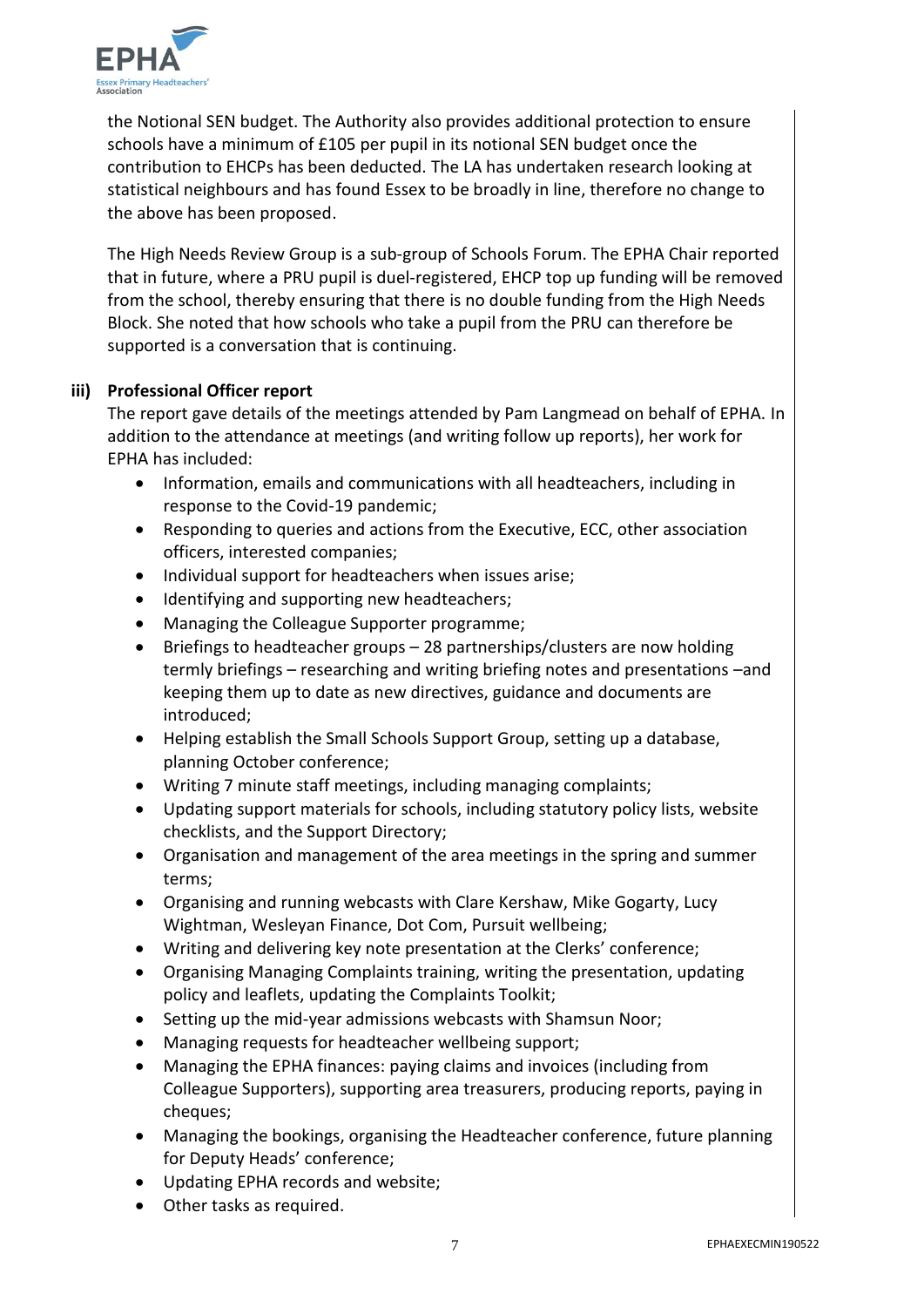

### **iv) Small schools support group**

Following discussion at the last meeting, a Small Schools Support group has been established. The first meeting, held on  $17<sup>th</sup>$  March, was chaired by the EPHA Chair. At the meeting Jinnie Nichols was appointed Chair for the group going forward, and Ceri Daniels as Vice-Chair. Jinnie reported that the inaugural meeting had been welcomed by Small School Headteachers. The group had considered terms of reference and membership, and had gone on to discuss the many challenges faced by small schools. In particular these include managing and maintaining the school premises (often with no caretaker and limited funding), managing the budget and staffing, the challenge of Ofsted (in particular, deep dives), headteacher and staff wellbeing, given their multiple roles, and the challenges of providing for pupils with SEND. There are often a disproportionate number of children with special educational needs as parents believe that a smaller school environment will be safer and more nurturing for their child.

The Professional Officer noted that the next meeting of the Small Schools Support Group will be held on 24<sup>th</sup> May, and the agenda will include discussions about how EPHA might organise additional support and capacity for small school heads, on a time limited basis, by encouraging larger schools to lend key staff members, such as deputies or SENCos. This could be partly funded by the Colleague Support programme. The intention is not to pay for staffing in schools, but to encourage a collegiate approach to support small school headteachers.

Alison Fiala is attending the next meeting, and will hopefully give some clarity about the impact of the DfE White Paper and Schools Bill on small schools.

### **4. LOCAL AUTHORITY INPUT TO AREA MEETINGS IN THE SUMMER TERM**

It was **AGREED** that the Local Authority needs to offer information and clarity on a range of issues that are of concern to headteachers and schools. The input at the summer term meetings needs to include the following:

- Expectations about the Inclusion Framework, the Ordinarily Available framework, and the roll out of SEND funding and re-banding.
- Feedback on the SEND re-inspection of the Local Authority
- The implications for the Local Authority and Essex schools, following the publication of the White Paper and Schools Bill factsheets. In particular, the factsheet about Local Authority Academisation Powers which, in principle, gives LAs the option of ceasing to maintain schools (from September 2023) raises huge concerns and questions for schools in the county. Dawn Baker noted that she had attended an Eastern England headteacher roundtable, where Jonathan Duff (the new Regional Director, formerly Regional Schools Commissioner) had set out the expectation that smaller MATs (of around 10 schools; 7500 pupils) will lead school improvement. This aim has implication for all schools; not only maintained schools, but also small MATs and Single Academy Trusts, along with academies that are not within strong MATs.

The EPHA Vice-Chair suggested that Nicki Harris (Juniper HR) should be invited to the meeting to explain how schools can meet the uplift in starting salaries for teachers.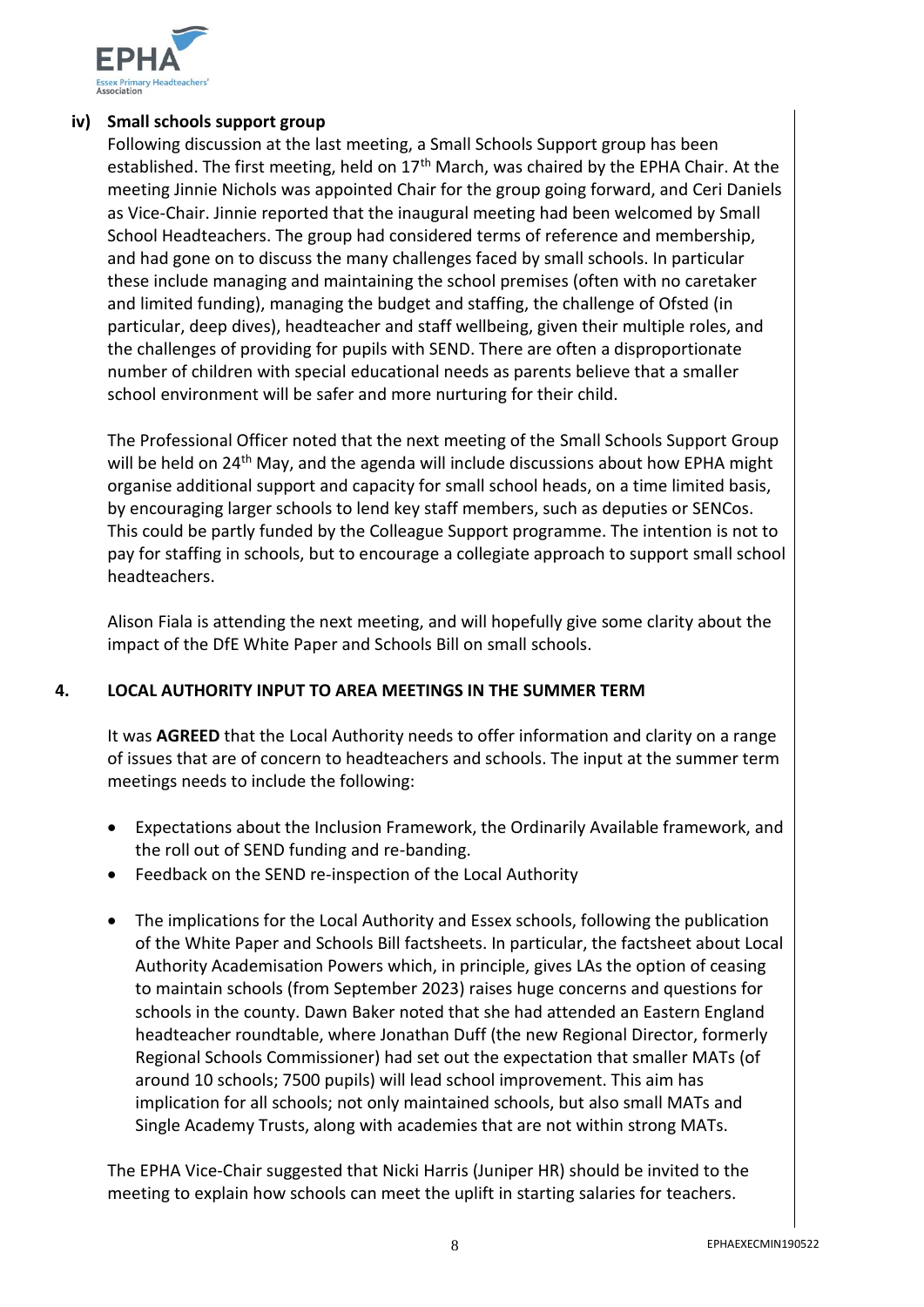

### **5. CHARTERED COLLEGE OF TEACHING**

The Professional Officer explained that Dame Alison Peacock had presented at the Mid headteachers' meeting in March, and had shared information about the Chartered College of Teaching and the benefits of membership. It was agreed that we would ask a number of Essex headteachers to share their experience, before deciding if this was something that EPHA should promote or subsidise.

Jane Robinson, Head of School at Wickford Academy, was welcomed to the meeting. She is a Fellow of the Chartered College, and explained that her membership fee is around £8 a month. She outlined some of the benefits of membership including access to the monthly Impact magazine, which includes a wide range of well written research articles, focus on the curriculum, pedagogy, leadership, SEND, equality and diversity and so on. She explained that she finds it particularly useful to have access to a national network and finds the membership extremely value.

Richard Potter explained that he is also a Fellow, and just over a year ago he started a "Chartership", which he described as the most challenging academic programme he has ever taken part in. He described in detail the research and evidence he has undertaken to meet the demands of the Chartership.

Mary Evans noted that she is also a Fellow, and one aspect she finds interesting are the frequent request to take part in research surveys, so there are plenty of opportunities to input views and experience of leadership. She also noted that members are able to attend all-parliamentary group meetings, so having direct access to policy makers.

The Chartered College runs a headteacher roundtable, and it was suggested that a representative from the EPHA Executive could become part of this.

In advance of the meeting the EPHA Chair and Professional Officer met with a representative from the Chartered College to discuss the various ways in which membership could be promoted. They had been advised that paying for membership for every primary headteacher would cost in the region of £19,000 per annum (based on an annual membership subscription of £47.50 per person). A discount would be available if 400+ schools signed up, reducing this to around £14,000, but it was felt that this was too great a financial commitment for EPHA, particularly as not all headteachers would be likely to take it up.

However, it was agreed that EPHA would liaise with the College to negotiate a group discount, and would promote membership of the organisation, including running a webinar to explain the benefits and scope of membership.

### **6. HEADTEACHER WELLBEING AND SUPPORT FROM EPHA**

The Professional Officer noted that she had met with Linda Robinson, the governor representative on the Essex Education Task Force, who is managing the distribution of the headteacher/senior leadership wellbeing fund. EPHA has been offered the following funding to support a number of programmes to benefit small schools:

**Professional Officer**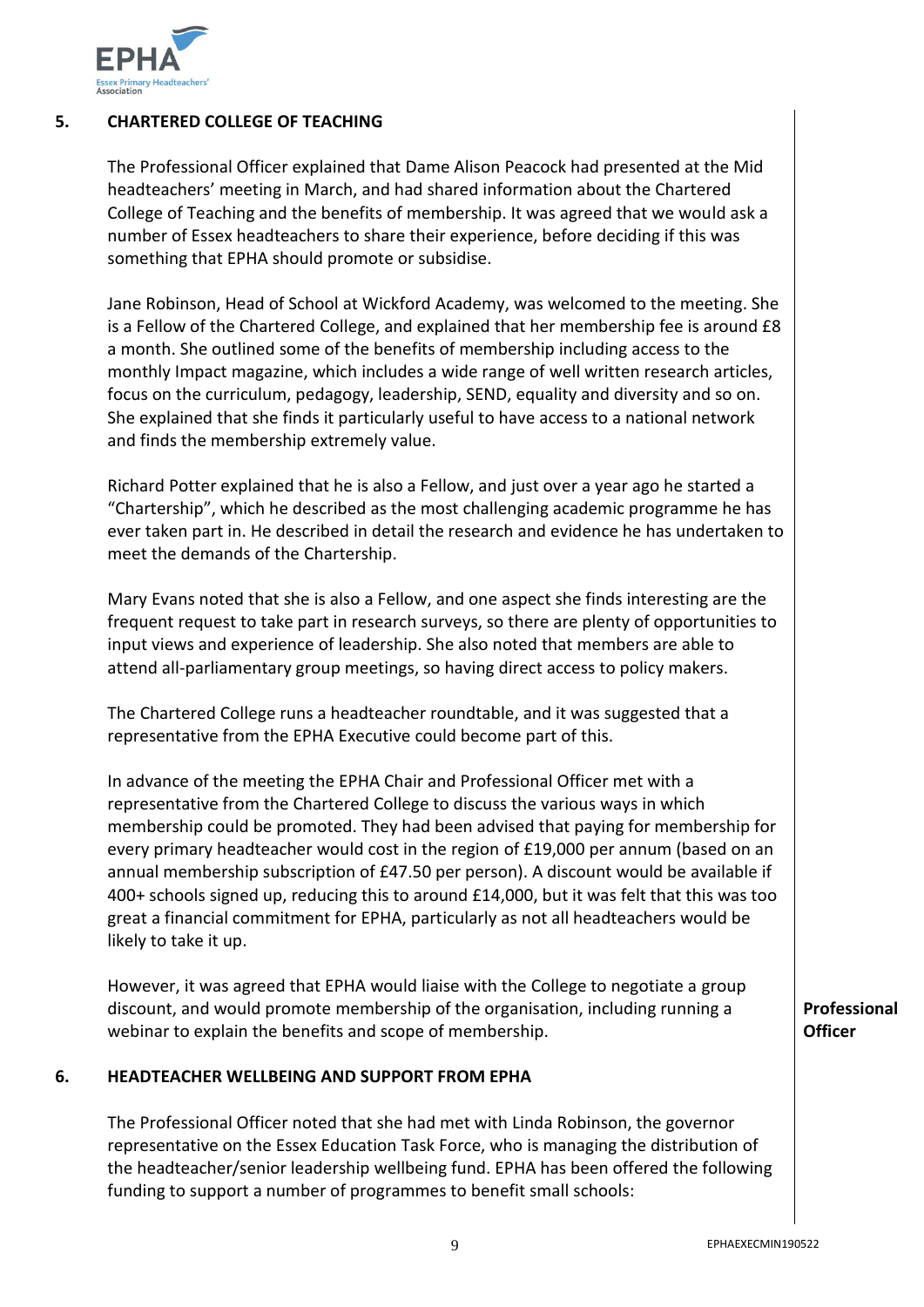

### **Proposal 1. Heart Health Programme**

Total cost £600.00 per programme

Taskforce contribute 75% = £450.00 per headteacher participating Small schools to contribute 25% of the cost as EPHA have previously arranged

Taskforce Budget allocation £450.00 per person for approximately 25 Headteachers from small schools Total allocation = £11,250 (assuming 50% of small school heads take up the offer)

KPIs- leadership and management Retention and Recruitment Building a culture of wellbeing across the school Management of stress and anxiety to reduce staff absence

### **Proposal 2 Colleague Support Programme**

Cost £180.00 per day Assume 6 days support across an academic year = £1,080 per school

Taskforce Budget allocation £200.00 per school for approximately 25 small schools Total allocation £5,000 (The allocation is based upon 50% of small schools taking up this offer)

KPIs - leadership and management Partnership working through peer to peer support Developing leadership capacity and CPD opportunities Raise the profile of small schools

The Task Force will ask for case studies and/or a survey conducted by EPHA from those accessing the above programmes to feedback to the Board.

It was agreed that this support funding was welcomed and can be used effectively by EPHA, but that coaching/counselling support should not be limited to the Heart Health project.

The Executive members discussed at length the numerous and onerous pressures that primary headteachers are under at the moment, exacerbated by the number of changes at both local and national level, the lack of funding to support new initiatives, and the short timescales for significant change. The group was reminded that some years ago the LA had a "gatekeeper" who monitored and, to some extent, controlled the number of initiatives that were directed at schools. It was argued that this role would be helpful, in order to manage and rationalise the changes and demands that are being made of schools.

### **7. ANY OTHER BUSINESS**

There was no additional business discussed at the meeting.